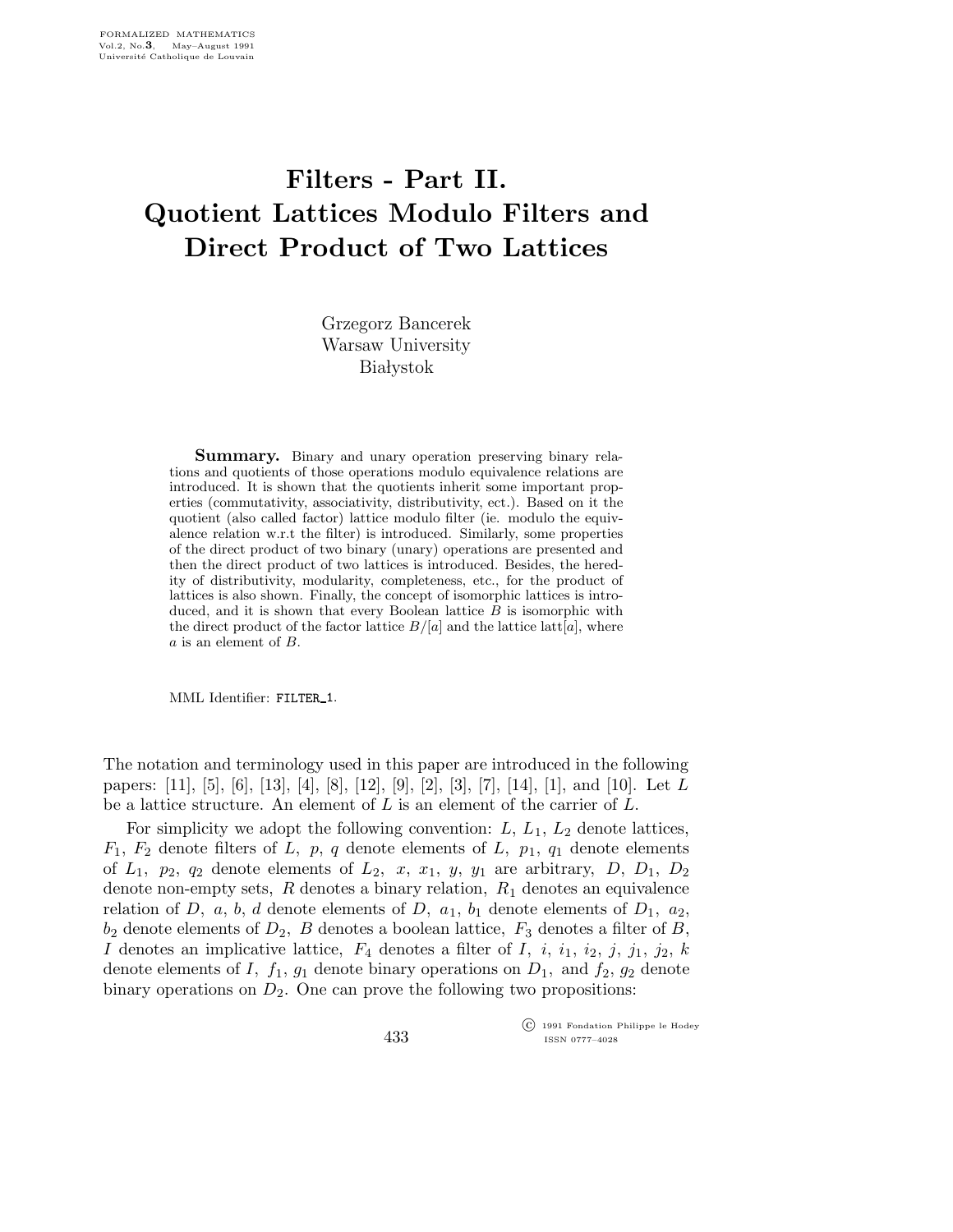- (1)  $F_1 \cap F_2$  is a filter of L.
- (2) If  $[p] = [q]$ , then  $p = q$ .

Let us consider L,  $F_1$ ,  $F_2$ . Then  $F_1 \cap F_2$  is a filter of L.

We now define two new modes. Let us consider  $D, R$ . A unary operation on D is called a unary R-congruent operation on  $D$  if:

(Def.1) for all elements x, y of D such that  $\langle x, y \rangle \in R$  holds  $\langle i t(x), i t(y) \rangle \in R$ .

A binary operation on  $D$  is called a binary  $R$ -congruent operation on  $D$  if:

(Def.2) for all elements  $x_1, y_1, x_2, y_2$  of D such that  $\langle x_1, y_1 \rangle \in R$  and  $\langle x_2, y_2 \rangle \in R$ R holds  $\langle$ it $(x_1, x_2),$  it $(y_1, y_2)$ }  $\in$  R.

In the sequel F, G denote binary  $R_1$ -congruent operations on D. We now define two new modes. Let us consider  $D$ , and let  $R$  be an equivalence relation of  $D$ . A unary operation on  $R$  is a unary  $R$ -congruent operation on  $D$ .

A binary operation on R is a binary R-congruent operation on D.

Then Classes R is an non-empty subset of  $2^D$ .

Let X be a set, and let S be a non-empty subset of  $2^X$ . We see that the element of  $S$  is a subset of  $X$ .

Let us consider  $D$ , and let  $R$  be an equivalence relation of  $D$ , and let  $d$  be an element of D. Then  $[d]_R$  is an element of Classes R.

Let us consider  $D$ , and let  $R$  be an equivalence relation of  $D$ , and let  $u$  be a unary operation on  $D$ . Let us assume that u is a unary R-congruent operation on D. The functor  $u_{R}$  yielding a unary operation on Classes R is defined as follows:

(Def.3) for all x, y such that  $x \in \text{Classes } R$  and  $y \in x$  holds  $u_{/R}(x) = [u(y)]_R$ .

Let us consider  $D$ , and let R be an equivalence relation of  $D$ , and let b be a binary operation on  $D$ . Let us assume that b is a binary R-congruent operation on D. The functor  $b_{/R}$  yields a binary operation on Classes R and is defined by:

(Def.4) for all x, y, x<sub>1</sub>, y<sub>1</sub> such that  $x \in \text{Classes } R$  and  $y \in \text{Classes } R$  and  $x_1 \in x$ and  $y_1 \in y$  holds  $b_{/R}(x, y) = [b(x_1, y_1)]_R$ .

We now state the proposition

(3)  $F_{/R_1}([a]_{R_1}, [b]_{R_1}) = [F(a, b)]_{R_1}.$ 

The following propositions are true:

- (4) If F is commutative, then  $F_{/R_1}$  is commutative.
- (5) If F is associative, then  $F_{/R_1}$  is associative.
- (6) If d is a left unity w.r.t. F, then  $[d]_{R_1}$  is a left unity w.r.t.  $F_{/R_1}$ .
- (7) If d is a right unity w.r.t. F, then  $[d]_{R_1}$  is a right unity w.r.t.  $F_{/R_1}$ .
- (8) If d is a unity w.r.t. F, then  $[d]_{R_1}$  is a unity w.r.t.  $F_{/R_1}$ .
- (9) If F is left distributive w.r.t. G, then  $F_{/R_1}$  is left distributive w.r.t.  $G_{/R_1}.$
- (10) If F is right distributive w.r.t. G, then  $F_{/R_1}$  is right distributive w.r.t.  $G_{/R_1}.$
- (11) If F is distributive w.r.t. G, then  $F_{/R_1}$  is distributive w.r.t.  $G_{/R_1}$ .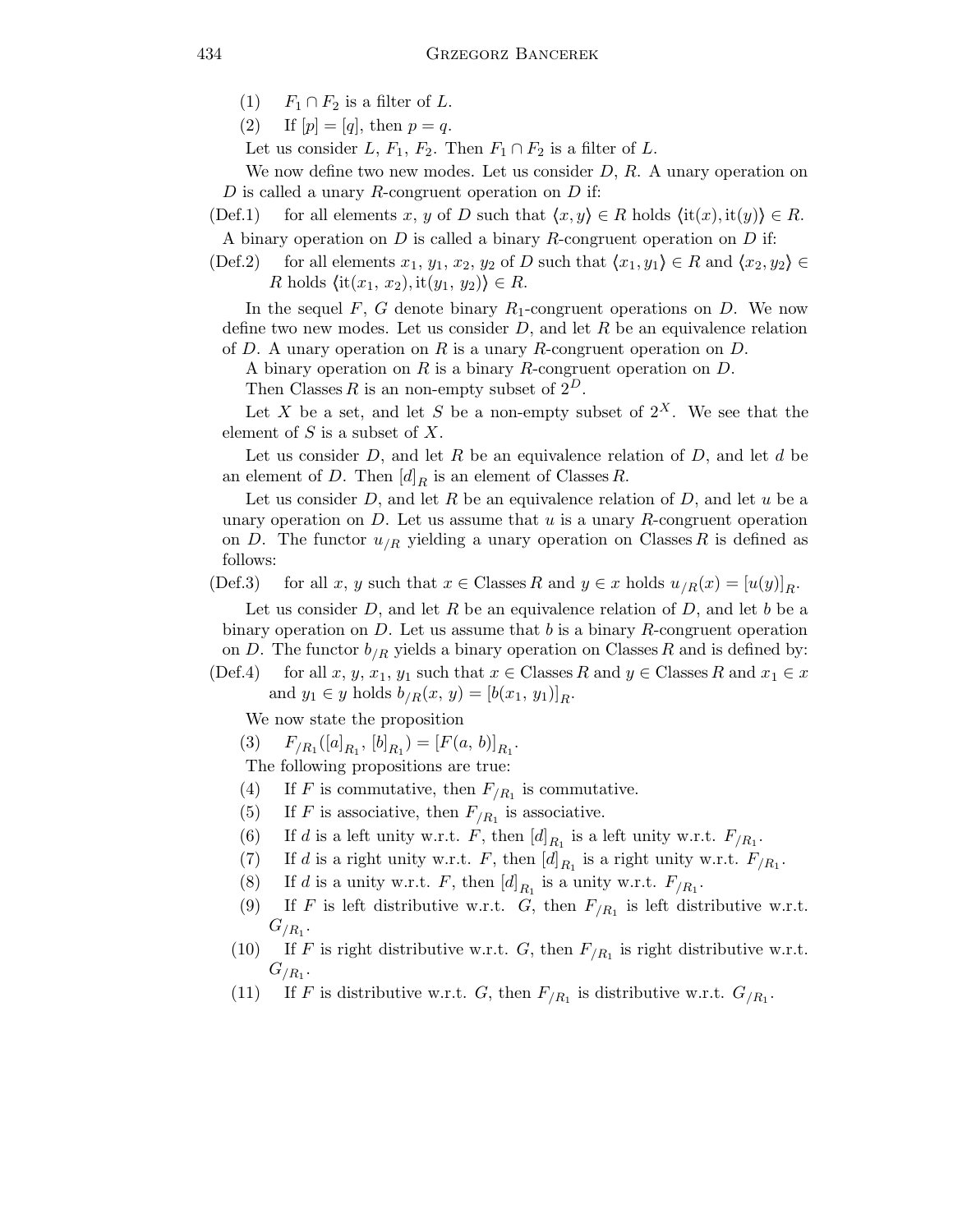- (12) If F absorbs G, then  $F_{/R_1}$  absorbs  $G_{/R_1}$ .
- (13) The join operation of I is a binary  $\equiv_{F_4}$ -congruent operation on the carrier of I.
- (14) The meet operation of I is a binary  $\equiv_{F_4}$ -congruent operation on the carrier of I.

Let  $L$  be a lattice, and let  $F$  be a filter of  $L$ . Let us assume that  $L$  is an implicative lattice. The functor  $L_{\textit{F}}$  yields a lattice and is defined as follows:

(Def.5) for every equivalence relation R of the carrier of L such that  $R = \equiv_F$ holds  $L_{F} = \langle \text{Classes } R, \text{ (the join operation of } L \rangle_{R}, \text{ (the meet operation)} \rangle$ of  $L\rangle_{/R}\rangle$ .

Let  $L$  be a lattice, and let  $F$  be a filter of  $L$ , and let  $a$  be an element of L. Let us assume that L is an implicative lattice. The functor  $a_{F}$  yielding an element of  $L_{\text{F}}$  is defined as follows:

(Def.6) for every equivalence relation R of the carrier of L such that  $R = \equiv_F$ holds  $a_{/F} = [a]_R$ .

Next we state several propositions:

- (15)  $i_{/F_4} \sqcup j_{/F_4} = (i \sqcup j)_{/F_4}$  and  $i_{/F_4} \sqcap j_{/F_4} = (i \sqcap j)_{/F_4}$ .
- (16)  $i_{/F_4} \sqsubseteq j_{/F_4}$  if and only if  $i \Rightarrow j \in F_4$ .
- (17)  $i \sqcap j \Rightarrow k = i \Rightarrow (j \Rightarrow k).$
- (18) If I is a lower bound lattice, then  $I_{/F_4}$  is a lower bound lattice and  $\perp_{I/F_4} = (\perp_I)_{/F_4}.$
- (19)  $I_{/F_4}$  is an upper bound lattice and  $\top_{I_{/F_4}} = (\top_I)_{/F_4}$ .
- (20)  $I_{/F_4}$  is an implicative lattice.
- (21)  $B_{/F_3}$  is a boolean lattice.

Let  $D_1$ ,  $D_2$  be non-empty sets, and let  $f_1$  be a binary operation on  $D_1$ , and let  $f_2$  be a binary operation on  $D_2$ . Then  $|:f_1, f_2:$  is a binary operation on  $[D_1,$  $D_2$  :

We now state the proposition

(22)  $|:f_1, f_2: | (\langle a_1, a_2 \rangle, \langle b_1, b_2 \rangle) = \langle f_1(a_1, b_1), f_2(a_2, b_2) \rangle.$ 

One can prove the following propositions:

- (23)  $f_1$  is commutative and  $f_2$  is commutative if and only if  $|:f_1, f_2:|$  is commutative.
- (24)  $f_1$  is associative and  $f_2$  is associative if and only if  $|:f_1, f_2:$  is associative.
- (25)  $a_1$  is a left unity w.r.t.  $f_1$  and  $a_2$  is a left unity w.r.t.  $f_2$  if and only if  $\langle a_1,a_2 \rangle$  is a left unity w.r.t.  $|:f_1, f_2$ :
- (26)  $a_1$  is a right unity w.r.t.  $f_1$  and  $a_2$  is a right unity w.r.t.  $f_2$  if and only if  $\langle a_1,a_2 \rangle$  is a right unity w.r.t. |:  $f_1, f_2$ :|.
- (27)  $a_1$  is a unity w.r.t.  $f_1$  and  $a_2$  is a unity w.r.t.  $f_2$  if and only if  $\langle a_1, a_2 \rangle$ is a unity w.r.t.  $|:f_1, f_2|$ .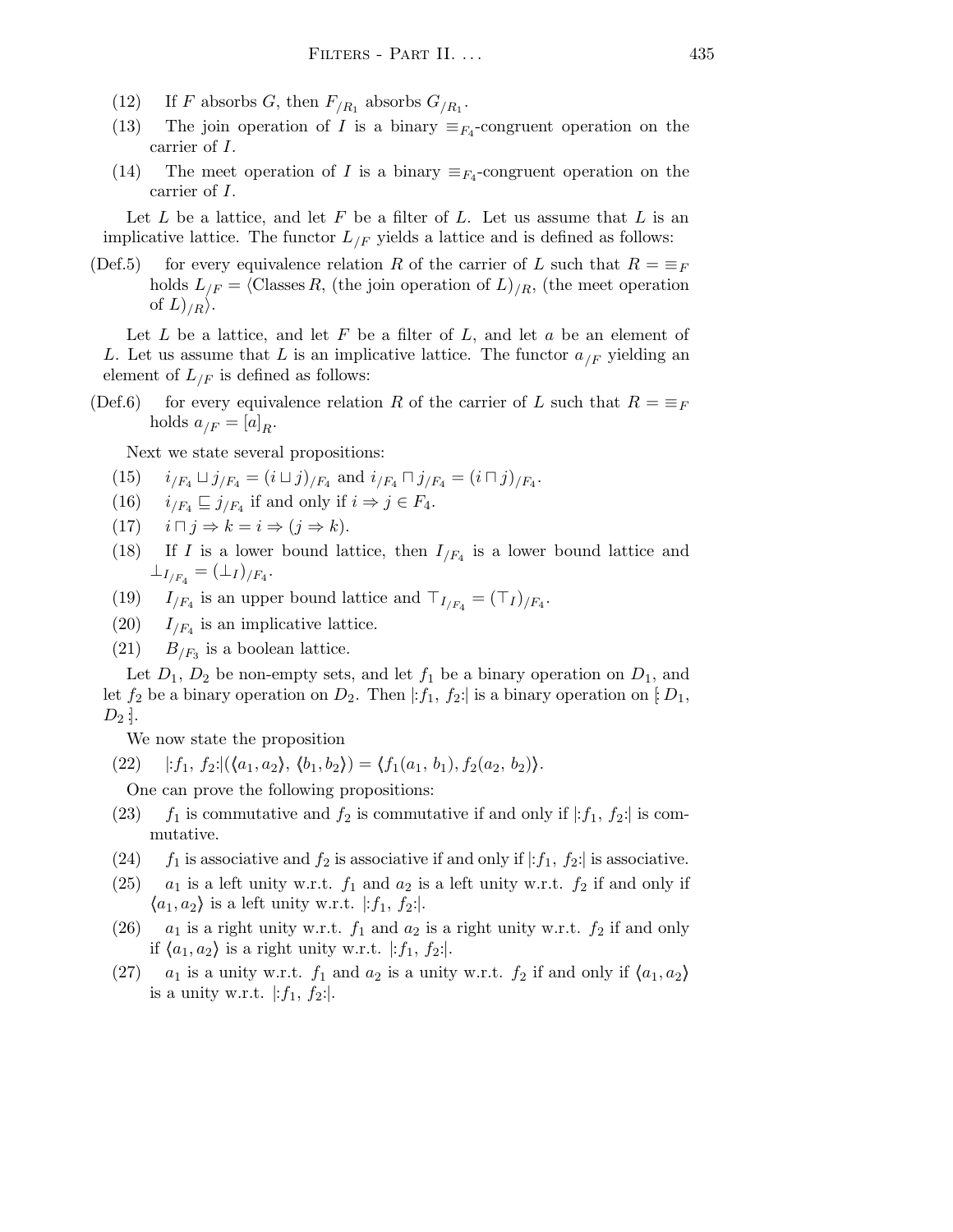- (28)  $f_1$  is left distributive w.r.t.  $g_1$  and  $f_2$  is left distributive w.r.t.  $g_2$  if and only if  $|:f_1, f_2|$  is left distributive w.r.t.  $|:g_1, g_2|$ .
- (29)  $f_1$  is right distributive w.r.t.  $g_1$  and  $f_2$  is right distributive w.r.t.  $g_2$  if and only if  $|:f_1, f_2|$  is right distributive w.r.t.  $|:g_1, g_2|$ .
- (30)  $f_1$  is distributive w.r.t.  $g_1$  and  $f_2$  is distributive w.r.t.  $g_2$  if and only if |: $f_1, f_2$ : is distributive w.r.t. |: $g_1, g_2$ : |.
- (31)  $f_1$  absorbs  $g_1$  and  $f_2$  absorbs  $g_2$  if and only if  $|:f_1, f_2:|$  absorbs  $|:g_1, g_2:|$ .

Let  $L_1$ ,  $L_2$  be lattice structures. The functor  $[L_1, L_2]$  yielding a lattice structure is defined by:

(Def.7)  $[L_1, L_2] = \langle \mathfrak{k} \rangle$  the carrier of  $L_1$ , the carrier of  $L_2$  :  $\mathfrak{k}$  : the join operation of  $L_1$ , the join operation of  $L_2$ : |, |: the meet operation of  $L_1$ , the meet operation of  $L_2$ :

Let L be a lattice. The functor  $LattRel(L)$  yields a binary relation and is defined as follows:

(Def.8) LattRel(L) = { $\{p,q\}$ :  $p \sqsubseteq q$ }, where p ranges over elements of the carrier of  $L$ , and  $q$  ranges over elements of the carrier of  $L$ .

We now state two propositions:

- (32)  $\langle p,q \rangle \in \text{LattRel}(L)$  if and only if  $p \sqsubseteq q$ .
- (33) dom LattRel(L) = the carrier of L and rng LattRel(L) = the carrier of L and field  $\text{LattRel}(L) = \text{the carrier of } L$ .

Let  $L_1$ ,  $L_2$  be lattices. We say that  $L_1$  and  $L_2$  are isomorphic if and only if:  $(Def.9)$  LattRel $(L_1)$  and LattRel $(L_2)$  are isomorphic.

Let us notice that the predicate introduced above is reflexive and symmetric. Then  $[L_1, L_2]$  is a lattice.

Next we state two propositions:

- (34) For all lattices  $L_1$ ,  $L_2$ ,  $L_3$  such that  $L_1$  and  $L_2$  are isomorphic and  $L_2$ and  $L_3$  are isomorphic holds  $L_1$  and  $L_3$  are isomorphic.
- (35) For all  $L_1$ ,  $L_2$  being lattice structures such that  $[L_1, L_2]$  is a lattice holds  $L_1$  is a lattice and  $L_2$  is a lattice.

Let  $L_1, L_2$  be lattices, and let a be an element of  $L_1$ , and let b be an element of  $L_2$ . Then  $\langle a,b \rangle$  is an element of  $[L_1, L_2]$ .

The following propositions are true:

- (36)  $\langle p_1, p_2 \rangle \sqcup \langle q_1, q_2 \rangle = \langle p_1 \sqcup q_1, p_2 \sqcup q_2 \rangle$  and  $\langle p_1, p_2 \rangle \sqcap \langle q_1, q_2 \rangle = \langle p_1 \sqcap q_1, p_2 \sqcap$  $q_2$ .
- (37)  $\langle p_1,p_2 \rangle \sqsubseteq \langle q_1,q_2 \rangle$  if and only if  $p_1 \sqsubseteq q_1$  and  $p_2 \sqsubseteq q_2$ .
- (38)  $L_1$  is a modular lattice and  $L_2$  is a modular lattice if and only if  $[L_1,$  $L_2$ : is a modular lattice.
- (39)  $L_1$  is a distributive lattice and  $L_2$  is a distributive lattice if and only if  $[L_1, L_2]$  is a distributive lattice.
- $(40)$  L<sub>1</sub> is a lower bound lattice and L<sub>2</sub> is a lower bound lattice if and only if  $[L_1, L_2]$  is a lower bound lattice.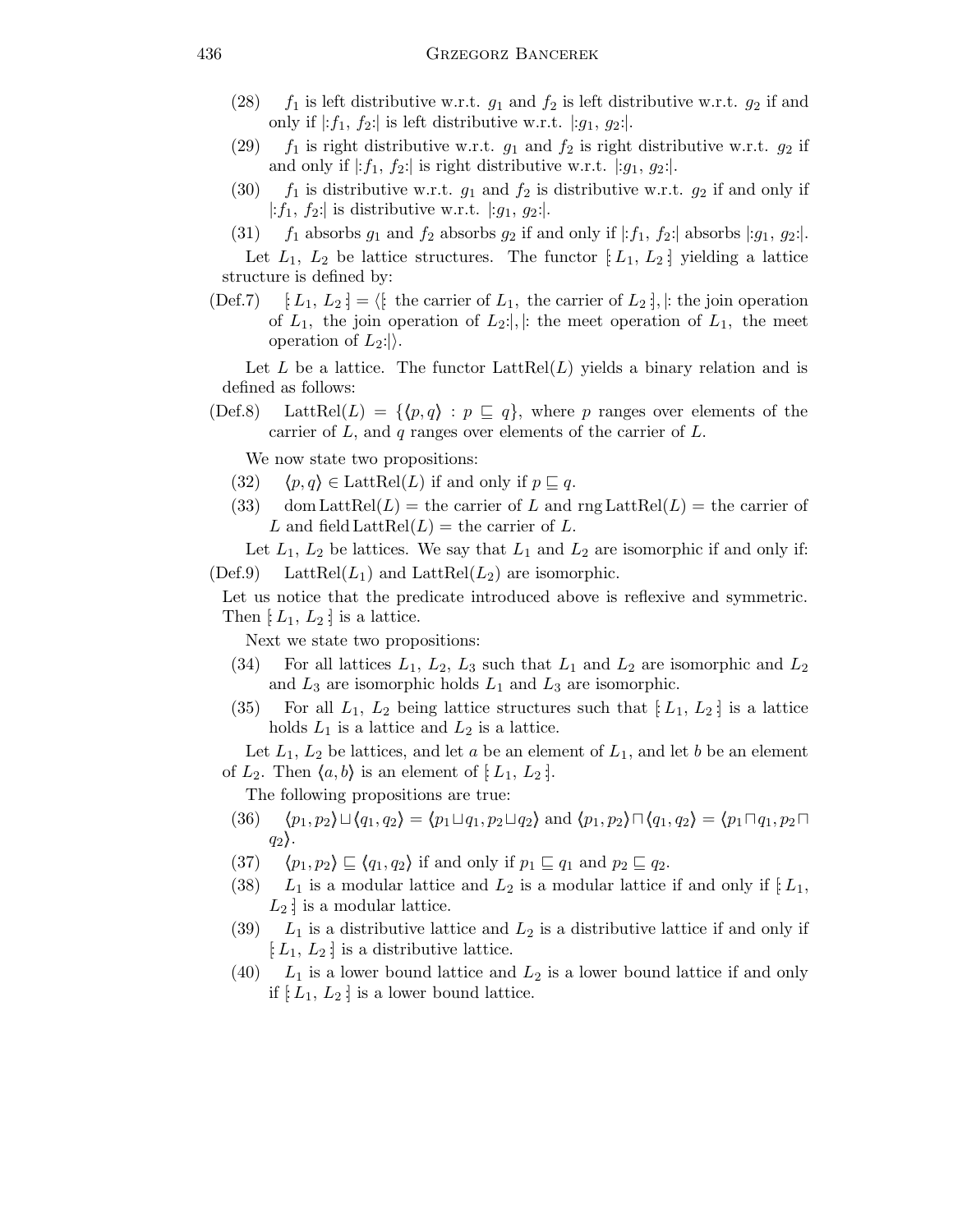- (41)  $L_1$  is an upper bound lattice and  $L_2$  is an upper bound lattice if and only if  $[L_1, L_2]$  is an upper bound lattice.
- (42)  $L_1$  is a bound lattice and  $L_2$  is a bound lattice if and only if  $[L_1, L_2]$ is a bound lattice.
- (43) If  $L_1$  is a lower bound lattice and  $L_2$  is a lower bound lattice, then  $\bot_{\{L_1, L_2\}} = \langle \bot_{L_1}, \bot_{L_2} \rangle.$
- (44) If  $L_1$  is an upper bound lattice and  $L_2$  is an upper bound lattice, then  $\top_{\lbrack L_1, L_2 \rbrack} = \langle \top_{L_1}, \top_{L_2} \rangle.$
- (45) If  $L_1$  is a bound lattice and  $L_2$  is a bound lattice, then  $p_1$  is a complement of  $q_1$  and  $p_2$  is a complement of  $q_2$  if and only if  $\langle p_1, p_2 \rangle$  is a complement of  $\langle q_1,q_2\rangle$ .
- (46)  $L_1$  is a complemented lattice and  $L_2$  is a complemented lattice if and only if  $[L_1, L_2]$  is a complemented lattice.
- (47)  $L_1$  is a boolean lattice and  $L_2$  is a boolean lattice if and only if  $[L_1,$  $L_2$ : is a boolean lattice.
- (48)  $L_1$  is an implicative lattice and  $L_2$  is an implicative lattice if and only if  $[L_1, L_2]$  is an implicative lattice.

(49) 
$$
[L_1, L_2]^{\circ} = [L_1^{\circ}, L_2^{\circ}].
$$

(50)  $\left[ L_1, L_2 \right]$  and  $\left[ L_2, L_1 \right]$  are isomorphic.

We follow the rules: B will be a boolean lattice and  $a, b, c, d$  will be elements of B. One can prove the following propositions:

- (51)  $a \Leftrightarrow b = a \sqcap b \sqcup a^c \sqcap b^c$ .
- (52)  $(a \Rightarrow b)^c = a \sqcap b^c$  and  $(a \Leftrightarrow b)^c = a \sqcap b^c \sqcup a^c \sqcap b$  and  $(a \Leftrightarrow b)^c = a \Leftrightarrow b^c$ and  $(a \Leftrightarrow b)^c = a^c \Leftrightarrow b$ .
- (53) If  $a \Leftrightarrow b = a \Leftrightarrow c$ , then  $b = c$ .
- $(54)$   $a \Leftrightarrow (a \Leftrightarrow b) = b.$
- (55)  $i \sqcup j \Rightarrow i = j \Rightarrow i$  and  $i \Rightarrow i \sqcap j = i \Rightarrow j$ .
- (56)  $i \Rightarrow j \sqsubseteq i \Rightarrow j \sqcup k$  and  $i \Rightarrow j \sqsubseteq i \sqcap k \Rightarrow j$  and  $i \Rightarrow j \sqsubseteq i \Rightarrow k \sqcup j$  and  $i \Rightarrow j \sqsubseteq k \sqcap i \Rightarrow j.$
- (57)  $(i \Rightarrow k) \sqcap (j \Rightarrow k) \sqsubseteq i \sqcup j \Rightarrow k.$
- (58)  $(i \Rightarrow j) \sqcap (i \Rightarrow k) \sqsubseteq i \Rightarrow j \sqcap k$ .
- (59) If  $i_1 \Leftrightarrow i_2 \in F_4$  and  $j_1 \Leftrightarrow j_2 \in F_4$ , then  $i_1 \sqcup j_1 \Leftrightarrow i_2 \sqcup j_2 \in F_4$  and  $i_1 \sqcap j_1 \Leftrightarrow i_2 \sqcap j_2 \in F_4.$
- (60) If  $i \in [k]_{\equiv_{F_4}}$  and  $j \in [k]_{\equiv_{F_4}}$ , then  $i \sqcup j \in [k]_{\equiv_{F_4}}$  and  $i \sqcap j \in [k]_{\equiv_{F_4}}$ .
- (61)  $c \sqcup (c \Leftrightarrow d) \in [c]_{\equiv_{[d]}}$  and for every b such that  $b \in [c]_{\equiv_{[d]}}$  holds  $b \sqsubseteq$  $c \sqcup (c \Leftrightarrow d).$
- (62) *B* and  $[B_{/[a]}, L_{[a]}]$  are isomorphic.

## References

[1] Grzegorz Bancerek. Filters - part I. Formalized Mathematics, 1(5):813–819, 1990.